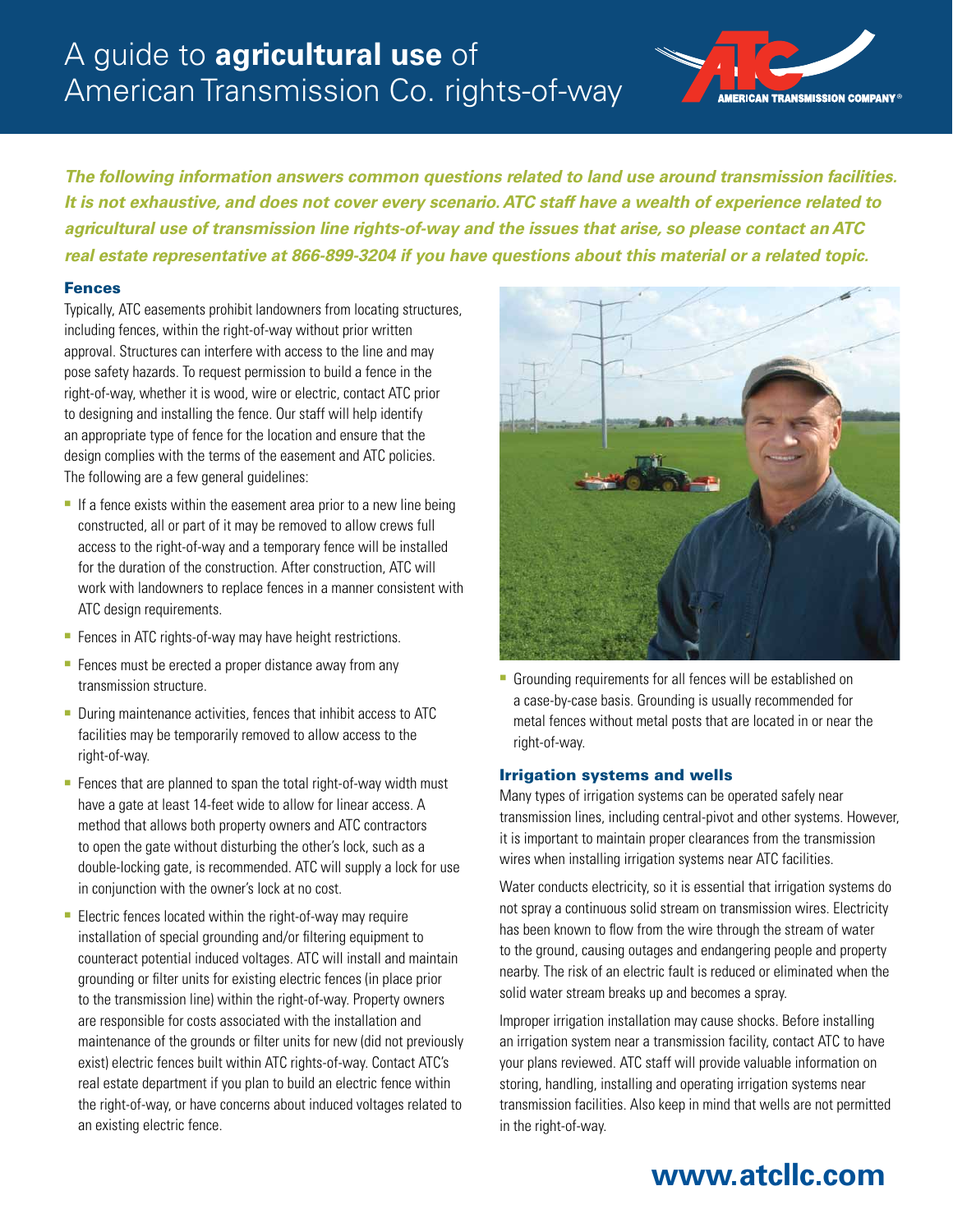

#### **Clearances**

The Occupational Safety and Health Administration requires various minimum safe working clearances based on transmission line voltage. If you plan to work or operate machinery under transmission lines, contact ATC to verify the voltage of the line and ensure you know the required OSHA clearance. While working near ATC transmission lines, verify that the required clearances are maintained at all times.

The height of the wires above the ground may vary depending on the type of structure and span length of the line on your property. In addition, wires sag with temperature and electric load changes so sufficient clearance may exist one day but may be much less the next. The following are some additional points to consider when working near or under transmission lines:

- $\blacksquare$  When operating machinery that extends vertically, such as sprayers, augers, hay elevators and fertilizer applicators, remember that additional clearance is needed beyond the truck height. Maintain proper clearance from the highest point on your equipment to the transmission line above.
- Use a spotter to keep an eye on how far away tall equipment is from the wires.
- Historically, transmission lines were built assuming 14-foot vehicle heights, a standard that complies with electric codes. Grades under transmission lines may change over the years, so to ensure safety please contact ATC to verify clearances.
- Do not store or pile material or equipment within the right-of-way without prior approval.

#### Conservation Reserve Program land

Transmission structures can impact the amount of right-of-way acreage eligible for Conservation Reserve Program payments. Landowners whose right-of-way land is part of the program are responsible for contacting the Farm Service Agency to find out if and how ATC's easement may impact the CRP contract. ATC will work with landowners on this topic.

#### Crops and crop damage

As a general rule after construction, agricultural crops, excluding trees, dense shrubs, brush and hops, may be grown within transmission line rights-of-way. Tree farms and orchards are prohibited within rights-of-way. Any crops within the right-of-way may be at risk of being damaged when crews need to access the line for maintenance or emergency repair purposes. ATC will work with landowners to pay for any crop and/or property damage caused by our work. The USDA Custom Rate Guide is used as a guideline for crop damage payments.

#### Electric fields

Electric fields from transmission lines can cause induced voltage and current on insufficiently grounded equipment that is near 345-kilovolt transmission lines. This is more common when larger vehicles and equipment are parked on nonconductive surfaces, such as asphalt or dry rock. Induced voltage and current can cause nuisance shocks when people touch the equipment while standing on the ground, but they can be minimized by installing a grounding strap or chain on the equipment, or simply by parking farther from the line. Please avoid refueling vehicles within the right-of-way.

#### Fires and field burning

Fire and smoke can be harmful to wires and insulators, and also can cause damage by igniting wood structures or damaging steel structures. Smoke and hot gasses from a fire near a transmission line can create a conductive path for electricity. Burning under the wires has been known to cause an arc from the wire through the smoke to the ground, causing outages and endangering people and property nearby. The smoke and airborne particles can also cause a coating to form on the wires. Any person causing damage to facilities may be responsible for those damages. If you plan to burn near a right-of-way, contact ATC to learn proper burning methods and inform ATC of when the burn will take place.

#### GPS and communication equipment

With GPS increasingly being used in the farming industry, there has been speculation about the impact transmission lines may have on effective operation of GPS equipment. Major manufacturers of GPS navigation systems have not found any degradation of the GPS signal as a direct result of transmission lines. In addition, a 2002 study by the Institute of Electronics and Electrical Engineers found that transmission lines are unlikely to degrade GPS signals. GPS receivers rely on a dispersed constellation of at least four satellites, and the study found no loss of satellite signals as a GPS receiver was moved across a transmission line easement.

*The Electric Power Research Institute AC Transmission Line Book –200kV and Above, Third Edition* states that under some conditions, high-voltage lines may interfere with the Nationwide Differential GPS System, a system that consists of a network of broadcast stations operated between 283.5-325 kilohertz.

Transmission lines may interfere with AM receivers, TV receivers, amateur radio receivers, aircraft communications receivers and specialized devices such as radio astronomy antennas. If you experience any interference that you suspect is caused by ATC transmission facilities, please contact ATC.